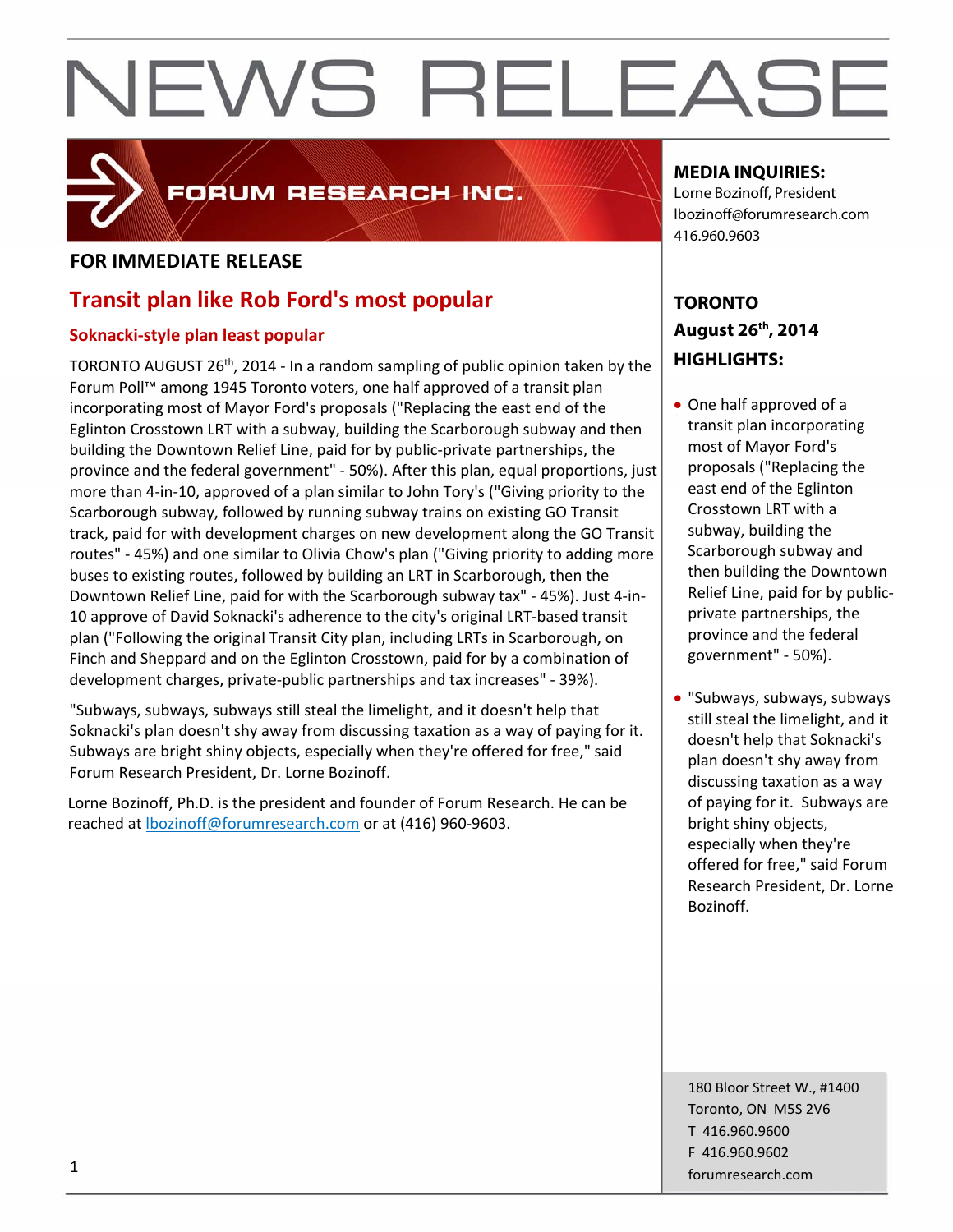### **Methodology**

The Forum Poll™ was conducted by Forum Research with the results based on an interactive voice response telephone survey of 1945 randomly selected Torontonians 18 years of age and older. The poll was conducted on August 25‐ 26th, 2014.

**FORUM RESEARCH INC.** 

Results based on the total sample are considered accurate ±2%, 19 times out of 20. Subsample results will be less accurate. Margins of error for subsample (such as age, gender) results are available at www.forumresearch.com/samplestim.asp

Where appropriate, the data has been statistically weighted by age, region, and other variables to ensure that the sample reflects the actual population according to the latest Census data.

This research is not necessarily predictive of future outcomes, but rather, captures opinion at one point in time. Forum Research conducted this poll as a public service and to demonstrate our survey research capabilities. Forum houses its poll results in the Data Library of the Department of Political Science at the University of Toronto.

With offices across Canada and around the world, 100% Canadian‐owned Forum Research is one of the country's leading survey research firms. This Forum Poll™and other polls may be found at Forum's poll archive at www.forumresearch.com/polls.asp

#### *Transit Plan Priority Approval – Summary Table*

| %                                        | <b>Approve</b> | <b>Disapprove</b> | <b>Don't Know</b> |
|------------------------------------------|----------------|-------------------|-------------------|
| <b>Replace Eglinton LRT with Subway</b>  |                |                   |                   |
| <b>Scarborough Subway</b>                | 45             |                   |                   |
| <b>Adding Bus Routes</b>                 | 45             |                   | 19                |
| <b>Follow original Transit City plan</b> | 39             |                   |                   |

#### **MEDIA INQUIRIES:**

Lorne Bozinoff, President lbozinoff@forumresearch.com 416.960.9603

**TORONTO August 26th, 2014** 

180 Bloor Street W., #1400 Toronto, ON M5S 2V6 T 416.960.9600 F 416.960.9602 example to the contract of the contract of the contract of the contract of the contract of the contract of the contract of the contract of the contract of the contract of the contract of the contract of the contract of the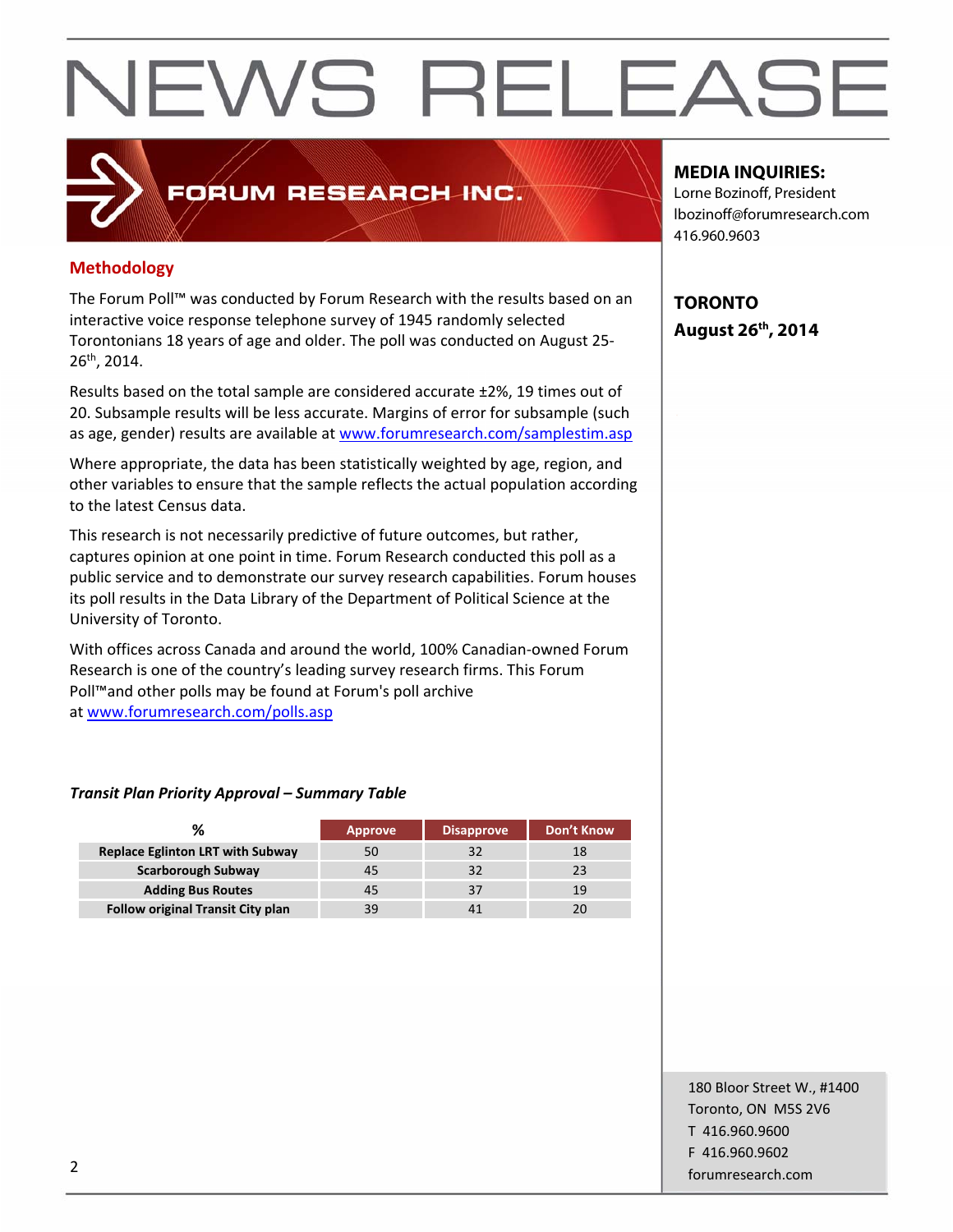

#### *Transit Plan – Scarborough Subway*

*'Giving priority to the Scarborough subway, followed by running subway trains on existing GO Transit track, paid for with development charges on new development along the GO Transit routes'*

#### *[All Respondents]*

#### *Age / Gender*

| %                 | <b>Total</b> | 18-34 | 35-44 | 45-54 | $55 - 64$ | $65+$ | <b>Male</b> | ' Female |
|-------------------|--------------|-------|-------|-------|-----------|-------|-------------|----------|
| Sample            | 1945         | 136   | 185   | 373   | 517       | 734   | 850         | 1095     |
| Approve           | 45           | 41    | 48    | 47    | 46        | 47    | 49          | 42       |
| <b>Disapprove</b> | 32           | 37    | 27    | 30    | 34        | 28    | 34          | 30       |
| Don't know        | 23           | 22    | 25    | 24    | 20        | 25    | 18          | 28       |

#### *Region*

| ℅                 | <b>Total</b> | Toronto or East York   North York   Etobicoke or York   Scarborough |     |     |     |
|-------------------|--------------|---------------------------------------------------------------------|-----|-----|-----|
| Sample            | 1945         | 665                                                                 | 452 | 401 | 427 |
| Approve           | 45           | 38                                                                  | 42  | 46  | 59  |
| <b>Disapprove</b> | 32           | 42                                                                  | 28  | 29  | 25  |
| Don't know        | 23           | 20                                                                  | 30  | 26  | 16  |

#### *Household Income*

| %                 | <b>Total</b> | <\$20K | \$20-<br><b>\$40K</b> | \$40-<br><b>\$60K</b> | \$60-<br><b>\$80K</b> | \$80-<br><b>\$100K</b> | $$100-$<br><b>\$250K</b> | <b>\$250K+</b> |
|-------------------|--------------|--------|-----------------------|-----------------------|-----------------------|------------------------|--------------------------|----------------|
| Sample            | 1945         | 154    | 314                   | 281                   | 244                   | 190                    | 340                      | 65             |
| Approve           | 45           | 52     | 48                    | 45                    | 47                    | 53                     | 48                       | 38             |
| <b>Disapprove</b> | 32           | 19     | 31                    | 26                    | 34                    | 29                     | 41                       | 41             |
| Don't<br>know     | 23           | 29     | 21                    | 30                    | 20                    | 18                     | 11                       | 21             |

#### *Was Voting for Karen Stintz*

| %                 | <b>Total</b> | <b>Yes</b> | <b>No</b> | Don't know |  |
|-------------------|--------------|------------|-----------|------------|--|
| Sample            | 1945         | 145        | 1688      | 112        |  |
| <b>Approve</b>    | 45           | 45         | 44        | 58         |  |
| <b>Disapprove</b> | 32           | 40         | 32        | 13         |  |
| Don't know        | 23           | 15         | 24        | 29         |  |

### **MEDIA INQUIRIES:**

Lorne Bozinoff, President lbozinoff@forumresearch.com 416.960.9603

## **TORONTO August 26th, 2014**

180 Bloor Street W., #1400 Toronto, ON M5S 2V6 T 416.960.9600 F 416.960.9602 forumresearch.com and the set of the set of the set of the set of the set of the set of the set of the set of the set of the set of the set of the set of the set of the set of the set of the set of the set of the set of th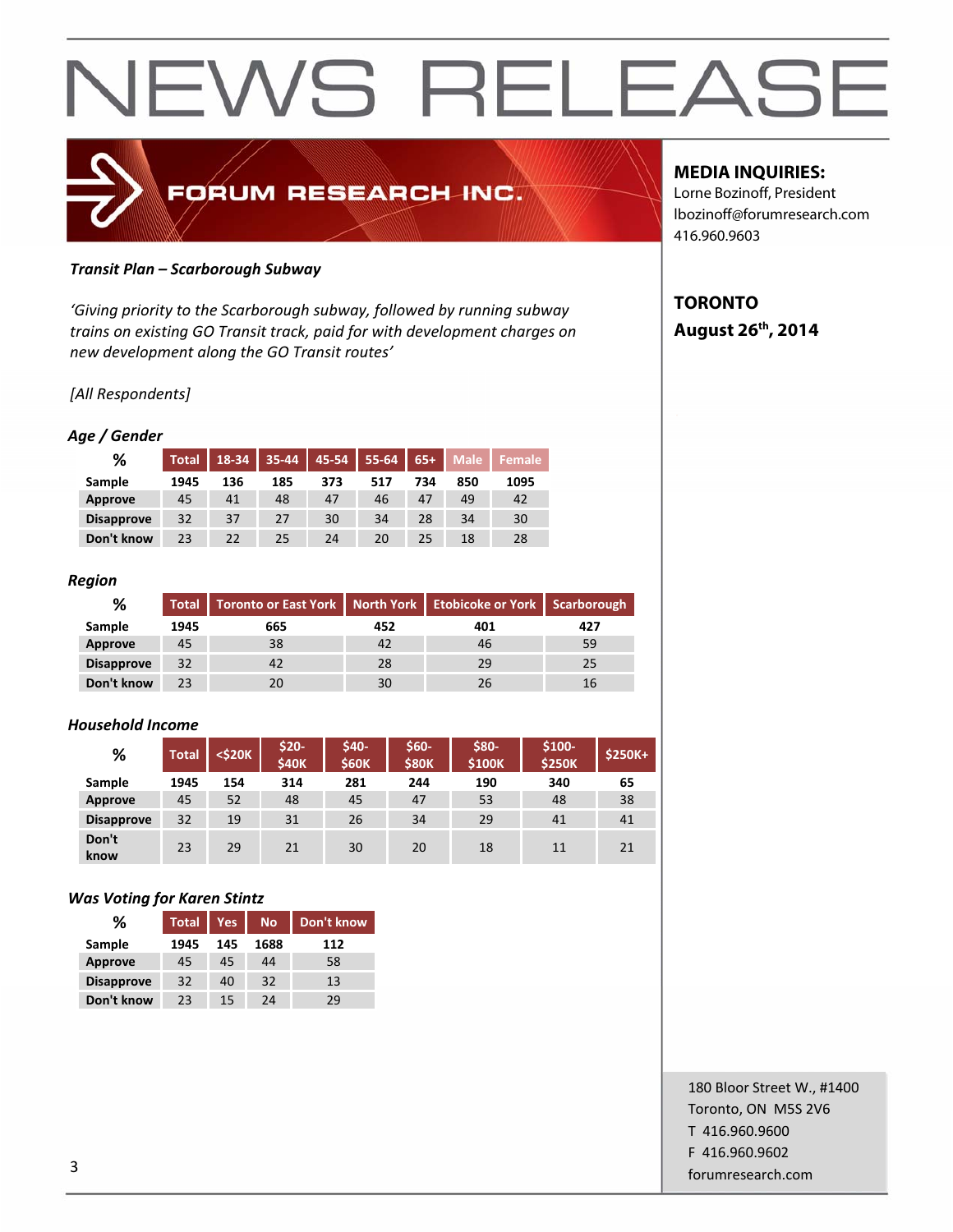

#### *Transit Plan – Adding Bus Routes*

*'Giving priority to adding more buses to existing routes, followed by building an LRT in Scarborough, then the Downtown Relief Line, paid for with the Scarborough subway tax'*

#### *[All Respondents]*

#### *Age / Gender*

| %                 | <b>Total</b> | 18-34 | 35-44 | 45-54 | 55-64 | $65+$ | <b>Male</b> | ' Female |
|-------------------|--------------|-------|-------|-------|-------|-------|-------------|----------|
| Sample            | 1945         | 136   | 185   | 373   | 517   | 734   | 850         | 1095     |
| Approve           | 45           | 51    | 42    | 37    | 46    | 46    | 42          | 47       |
| <b>Disapprove</b> | 37           | 35    | 38    | 42    | 36    | 32    | 43          | 31       |
| Don't know        | 19           | 14    | 20    | 21    | 18    | 23    | 15          | 21       |

#### *Region*

| ℅                 |      | Total   Toronto or East York   North York   Etobicoke or York   Scarborough |     |     |     |
|-------------------|------|-----------------------------------------------------------------------------|-----|-----|-----|
| Sample            | 1945 | 665                                                                         | 452 | 401 | 427 |
| Approve           | 45   | 53                                                                          | 46  | 36  | 40  |
| <b>Disapprove</b> | 37   | 30                                                                          | 32  | 41  | 48  |
| Don't know        | 19   | 17                                                                          | 23  | 23  |     |

#### *Household Income*

| %                 | <b>Total</b> | <\$20K | \$20-<br><b>\$40K</b> | \$40-<br><b>\$60K</b> | \$60-<br><b>\$80K</b> | \$80-<br><b>\$100K</b> | $$100-$<br><b>\$250K</b> | <b>\$250K+</b> |
|-------------------|--------------|--------|-----------------------|-----------------------|-----------------------|------------------------|--------------------------|----------------|
| Sample            | 1945         | 154    | 314                   | 281                   | 244                   | 190                    | 340                      | 65             |
| Approve           | 45           | 62     | 53                    | 47                    | 43                    | 40                     | 42                       | 34             |
| <b>Disapprove</b> | 37           | 16     | 28                    | 36                    | 38                    | 45                     | 45                       | 45             |
| Don't<br>know     | 19           | 22     | 18                    | 17                    | 19                    | 14                     | 13                       | 22             |

#### *Was Voting for Karen Stintz*

| ℅                 | <b>Total</b><br><b>Yes</b> |     | <b>No</b> | Don't know |  |
|-------------------|----------------------------|-----|-----------|------------|--|
| Sample            | 1945                       | 145 | 1688      | 112        |  |
| <b>Approve</b>    | 45                         | 49  | 44        | 47         |  |
| <b>Disapprove</b> | 37                         | 39  | 37        | 31         |  |
| Don't know        | 19                         | 12  | 19        | 21         |  |

#### **MEDIA INQUIRIES:**

Lorne Bozinoff, President lbozinoff@forumresearch.com 416.960.9603

## **TORONTO August 26th, 2014**

180 Bloor Street W., #1400 Toronto, ON M5S 2V6 T 416.960.9600 F 416.960.9602 example to the contract of the contract of the contract of the contract of the contract of the contract of the contract of the contract of the contract of the contract of the contract of the contract of the contract of the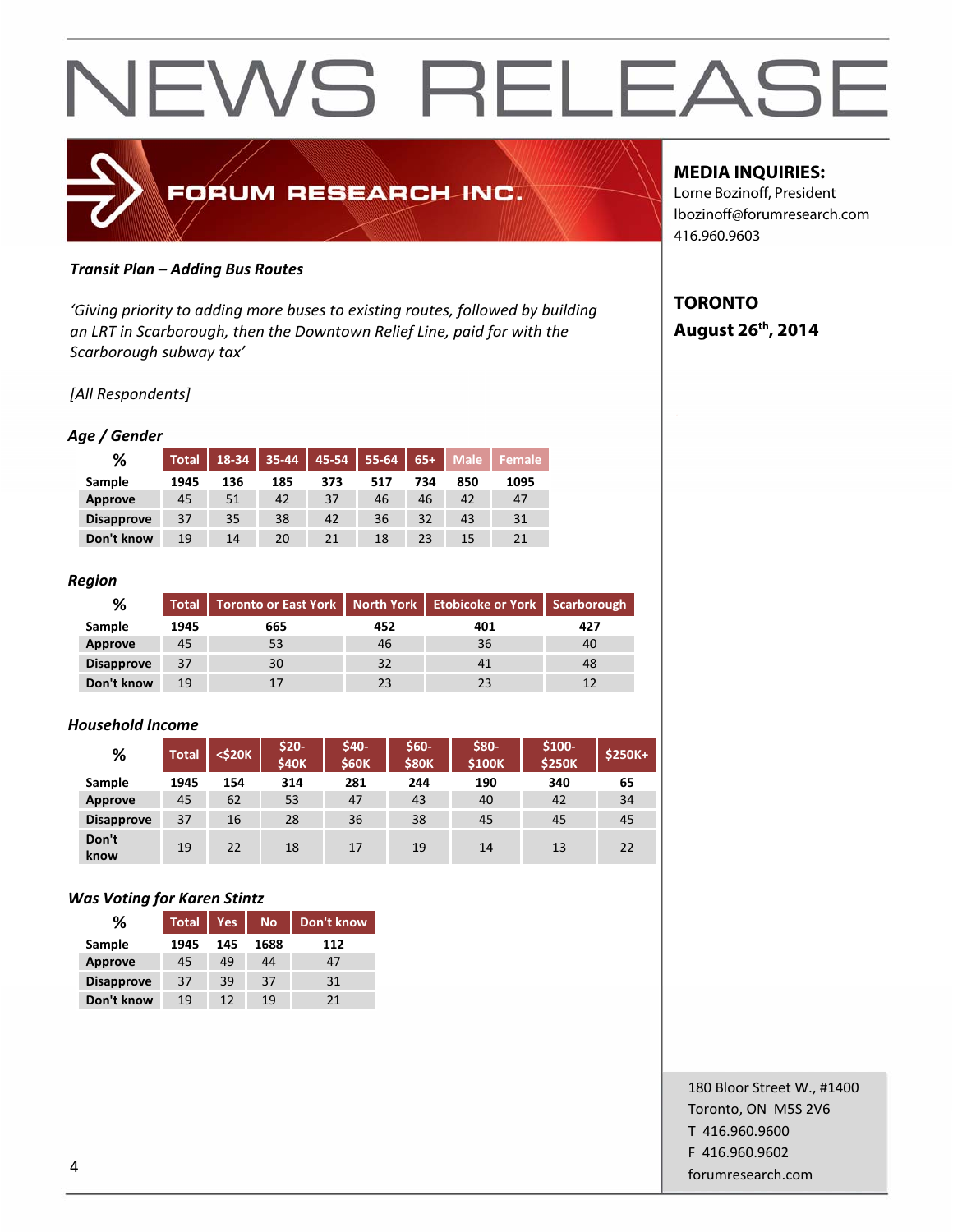# FORUM RESEARCH INC.

*Transit Plan – Replace Eglinton LRT with Subway*

*'Replacing the east end of the Eglinton Crosstown LRT with a subway, building the Scarborough subway and then building the Downtown Relief Line, paid for by public‐private partnerships, the province and the federal government'*

*[All Respondents]*

#### *Age / Gender*

| %                 | <b>Total</b> | 18-34 | 35-44 | 45-54 | 55-64 | $65+$ | <b>Male</b>     | Female |
|-------------------|--------------|-------|-------|-------|-------|-------|-----------------|--------|
| Sample            | 1945         | 136   | 185   | 373   | 517   | 734   | 850             | 1095   |
| Approve           | 50           | 46    | 49    | 52    | 54    | 53    | 53              | 47     |
| <b>Disapprove</b> | 32           | 35    | 36    | 27    | 33    | 28    | 34              | 30     |
| Don't know        | 18           | 19    | 15    | 21    | 14    | 18    | $12 \ \mathrm{$ | 23     |

#### *Region*

| ℅                 | <b>Total</b> | Toronto or East York   North York   Etobicoke or York   Scarborough |     |     |     |
|-------------------|--------------|---------------------------------------------------------------------|-----|-----|-----|
| Sample            | 1945         | 665                                                                 | 452 | 401 | 427 |
| Approve           | 50           | 38                                                                  | 45  | 52  |     |
| <b>Disapprove</b> | 32           | 45                                                                  | 33  | 28  | 17  |
| Don't know        | 18           |                                                                     |     | 20  |     |

#### *Household Income*

| %                 | <b>Total</b> | <b><s20k< b=""></s20k<></b> | \$20-<br><b>\$40K</b> | \$40-<br><b>\$60K</b> | \$60-<br><b>\$80K</b> | \$80-<br>\$100K | $$100-$<br><b>\$250K</b> | $$250K+$ |
|-------------------|--------------|-----------------------------|-----------------------|-----------------------|-----------------------|-----------------|--------------------------|----------|
| Sample            | 1945         | 154                         | 314                   | 281                   | 244                   | 190             | 340                      | 65       |
| Approve           | 50           | 53                          | 56                    | 59                    | 46                    | 50              | 45                       | 46       |
| <b>Disapprove</b> | 32           | 23                          | 25                    | 20                    | 32                    | 39              | 43                       | 40       |
| Don't<br>know     | 18           | 24                          | 19                    | 21                    | 22                    | 11              | 13                       | 13       |

#### *Was Voting for Karen Stintz*

| ℅                 | <b>Total</b> | <b>Yes</b> | <b>No</b> | Don't know |
|-------------------|--------------|------------|-----------|------------|
| Sample            | 1945         | 145        | 1688      | 112        |
| <b>Approve</b>    | 50           | 52         | 49        | 59         |
| <b>Disapprove</b> | 32           | 34         | 33        | 12         |
| Don't know        | 18           | 14         | 17        | 29         |

#### **MEDIA INQUIRIES:**

Lorne Bozinoff, President lbozinoff@forumresearch.com 416.960.9603

### **TORONTO August 26th, 2014**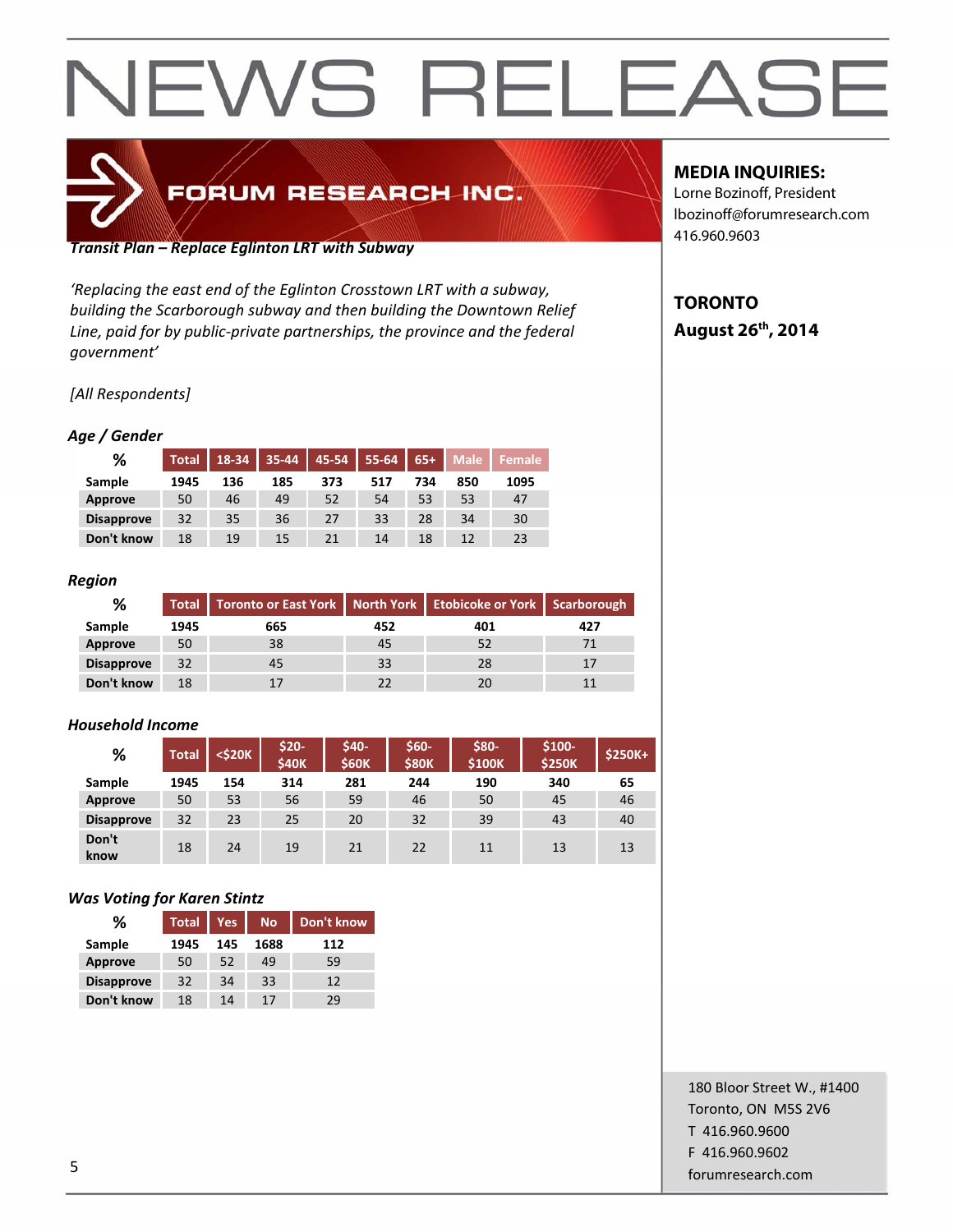# FORUM RESEARCH INC.

*Transit Plan – Follow Original Transit City Plan*

*'Following the original Transit City plan, including LRTs in Scarborough, on Finch and Sheppard and on the Eglinton Crosstown, paid for by a combination of development charges, private‐public partnerships and tax increases'*

*[All Respondents]*

#### *Age / Gender*

| %                 | <b>Total</b> | 18-34 | 35-44 | 45-54 | 55-64 | $65+$ | <b>Male</b> | Female |
|-------------------|--------------|-------|-------|-------|-------|-------|-------------|--------|
| Sample            | 1945         | 136   | 185   | 373   | 517   | 734   | 850         | 1095   |
| Approve           | 39           | 39    | 43    | 31    | 41    | 42    | 43          | 35     |
| <b>Disapprove</b> | 41           | 43    | 38    | 45    | 39    | 38    | 44          | 39     |
| Don't know        | 20           | 18    | 19    | 23    | 20    | 20    |             | 26     |

#### *Region*

| %                 | Total | Toronto or East York   North York   Etobicoke or York   Scarborough |     |     |     |  |
|-------------------|-------|---------------------------------------------------------------------|-----|-----|-----|--|
| Sample            | 1945  | 665                                                                 | 452 | 401 | 427 |  |
| Approve           | 39    | 51                                                                  | 34  | 34  | 33  |  |
| <b>Disapprove</b> | 41    | 30                                                                  | 42  | 45  | 51  |  |
| Don't know        | 20    | 20                                                                  | 24  | 20  |     |  |

#### *Household Income*

| %                 | <b>Total</b> | <\$20K | \$20-<br><b>\$40K</b> | \$40-<br><b>\$60K</b> | \$60-<br><b>\$80K</b> | \$80-<br><b>\$100K</b> | $$100-$<br><b>\$250K</b> | <b>\$250K+</b> |
|-------------------|--------------|--------|-----------------------|-----------------------|-----------------------|------------------------|--------------------------|----------------|
| Sample            | 1945         | 154    | 314                   | 281                   | 244                   | 190                    | 340                      | 65             |
| Approve           | 39           | 46     | 39                    | 26                    | 37                    | 49                     | 45                       | 49             |
| <b>Disapprove</b> | 41           | 31     | 40                    | 45                    | 43                    | 41                     | 40                       | 36             |
| Don't<br>know     | 20           | 23     | 21                    | 29                    | 19                    | 11                     | 14                       | 16             |

#### *Was Voting for Karen Stintz*

| %                 | <b>Total</b> | <b>Yes</b> | <b>No</b> | Don't know |
|-------------------|--------------|------------|-----------|------------|
| Sample            | 1945         | 145        | 1688      | 112        |
| <b>Approve</b>    | 39           | 52         | 38        | 31         |
| <b>Disapprove</b> | 41           | 30         | 43        | 39         |
| Don't know        | 20           | 18         | 20        | 30         |

### **MEDIA INQUIRIES:**

Lorne Bozinoff, President lbozinoff@forumresearch.com 416.960.9603

## **TORONTO August 26th, 2014**